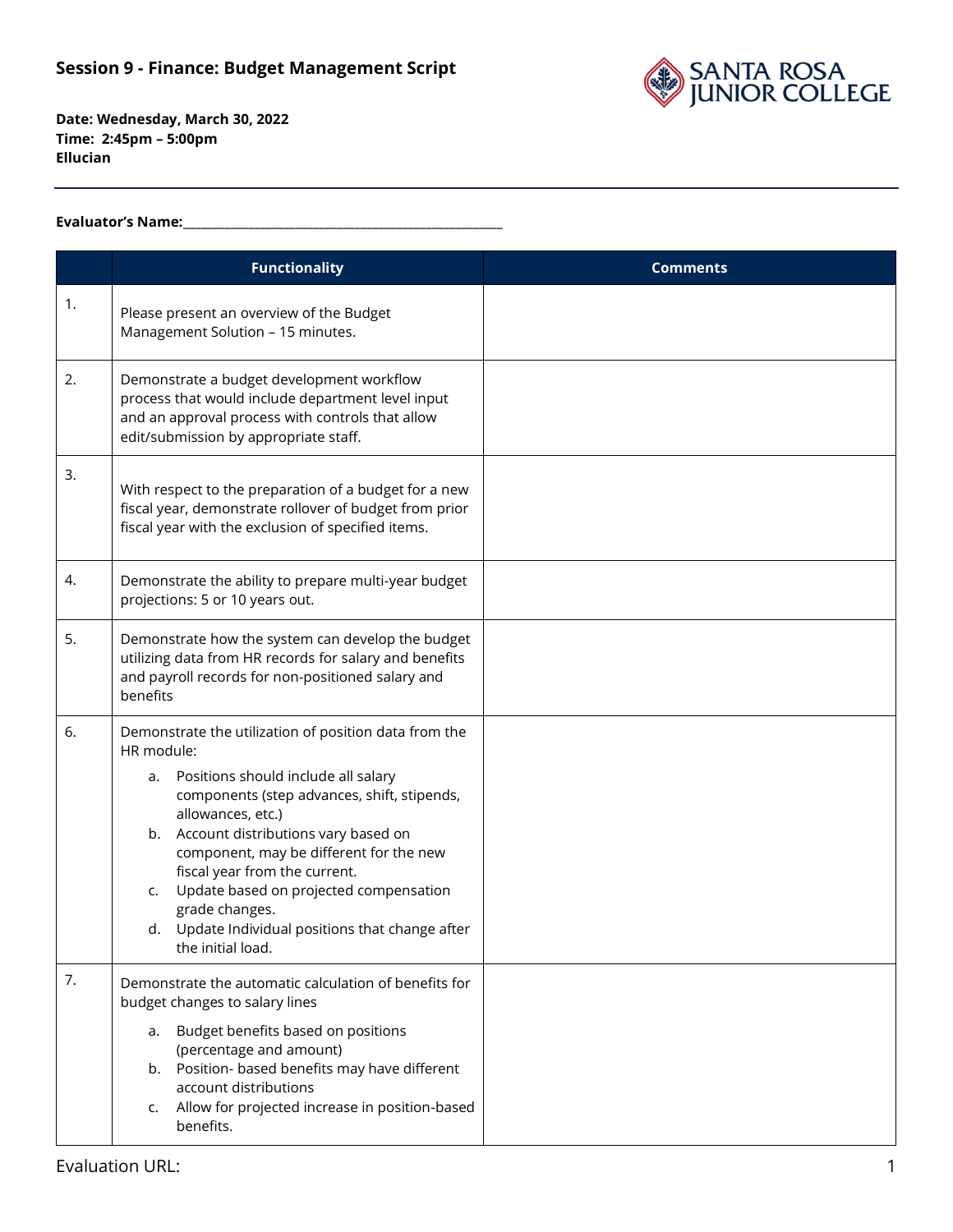

|     | <b>Functionality</b>                                                                                                                                          | <b>Comments</b> |
|-----|---------------------------------------------------------------------------------------------------------------------------------------------------------------|-----------------|
| 8.  | Show how we can Add New and Open positions to<br>budget projections.                                                                                          |                 |
|     | a. Position may be vacant for a portion of the<br>new fiscal year.<br>b. Benefit "package" for vacant positions.                                              |                 |
| 9.  | Demonstrate how non-positioned salary and benefit<br>budgets are handled for budget development.                                                              |                 |
| 10. | Demonstrate the carryover of remaining balances in<br>department accounts from prior year.                                                                    |                 |
| 11. | Demonstrate how the system can run a trend for line<br>items over a user-specified number of years.                                                           |                 |
| 12. | Demonstrate the ability to separate Capital Budget<br>requests from Operating Budget requests.                                                                |                 |
| 13. | Demonstrate the ability to view strategic planning<br>documents that are integrated with an imaging<br>system.                                                |                 |
| 14. | Demonstrate the ability to create multiple versions of<br>the budget - e.g., Working Budget 1, Working Budget<br>2, Preliminary Budget, Approved Budget, etc. |                 |
| 15. | Show how to auto-notify budget managers of various<br>milestones - e.g., it's now time to review their budget,<br>3 days until deadline, etc.                 |                 |
| 16. | Demonstrate how budget managers can run historical<br>reports for use in budget development process                                                           |                 |
| 17. | Demonstrate how budget managers can enter<br>proposed budget changes (increases and decreases)<br>by line item and attach supporting documentation            |                 |
| 18. | Demonstrate how proposed budget changes route for<br>approval                                                                                                 |                 |
| 19. | Demonstrate where to enter rationale and notes for<br>budget items and how to attach documents; do they<br>carry over to different versions?                  |                 |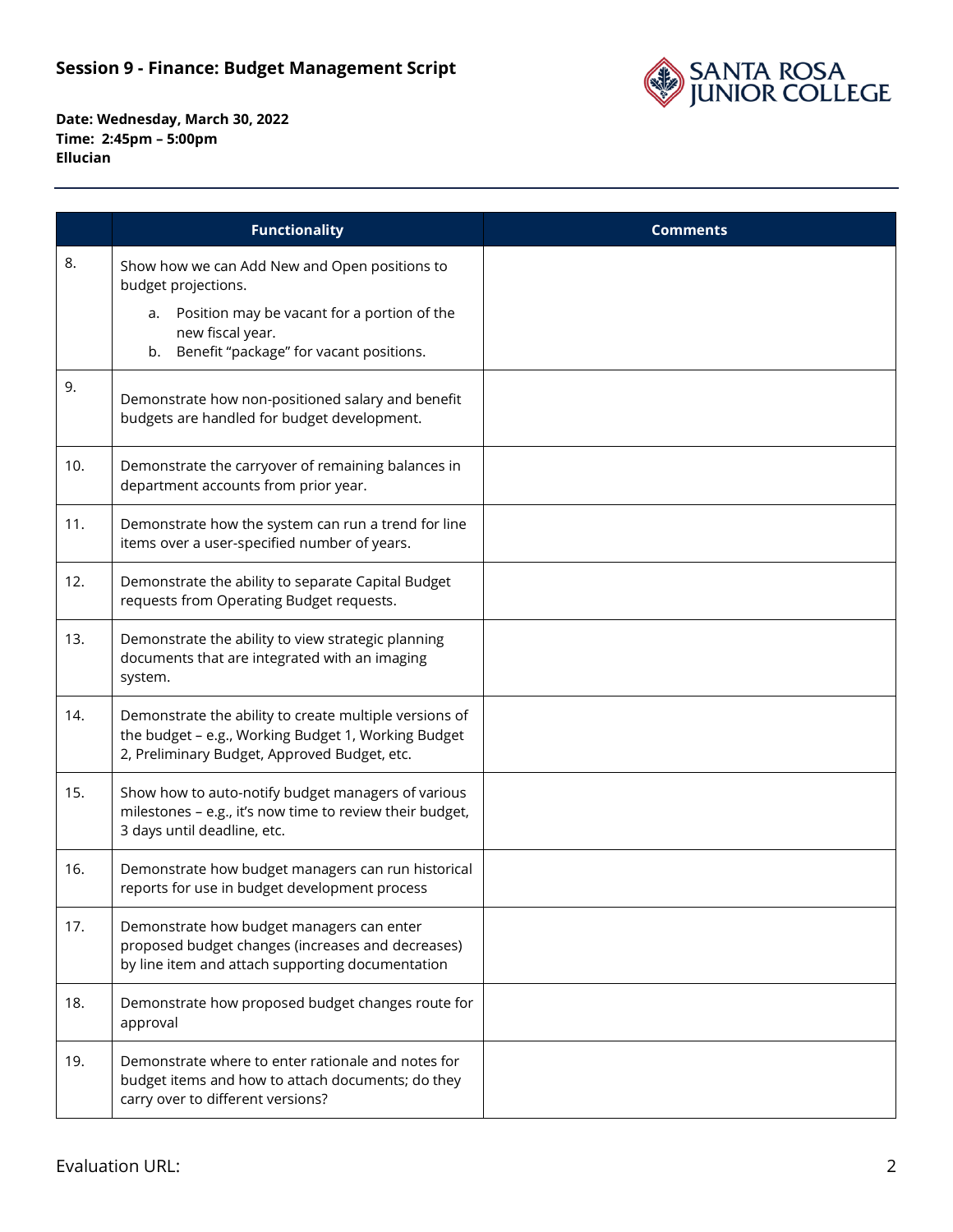

|     | <b>Functionality</b>                                                                                                                                                                                          | <b>Comments</b> |
|-----|---------------------------------------------------------------------------------------------------------------------------------------------------------------------------------------------------------------|-----------------|
| 20. | Show how the system can mark some account codes<br>as view-only - e.g., salary, benefits, etc.                                                                                                                |                 |
| 21. | Show how queries can be run throughout the process<br>- e.g., by Division/Departments etc., including both<br>budget and actual totals.                                                                       |                 |
| 22. | Show how the system can shut down the update<br>access to budget managers, while retaining view-only<br>capability.                                                                                           |                 |
| 23. | Demonstrate how the online review / rejection<br>/modification/approval of departmental budgets can<br>be done by higher-level Managers or Business<br>Officers                                               |                 |
|     | Then auto-notify those affected by changes<br>a.                                                                                                                                                              |                 |
| 24. | Demonstrate how to extract summarized and detailed<br>budget data for reporting to the Board of Trustees or<br>Executives                                                                                     |                 |
| 25. | Demonstrate the posting of the preliminary and<br>adopted budgets to the General Ledger                                                                                                                       |                 |
| 26. | Demonstrate the ability to pull comparative and<br>singular reports on various/multiple budgets<br>(Adopted, Tentative, Revised)                                                                              |                 |
| 27. | Demonstrate budget transfers and budget changes<br>capability from requestor (routed for approvals), that<br>will be done throughout the year to create a revised<br>budget and any impact on Adopted Budget. |                 |
| 28. | Demonstrate how budget development can be<br>exported to excel data                                                                                                                                           |                 |
| 29. | Demonstrate ability to upload information (JE) and<br>ability to create accounts (based on user permissions)                                                                                                  |                 |
| 30. | Demonstrate ability for there to not be a budget<br>associated with fund                                                                                                                                      |                 |